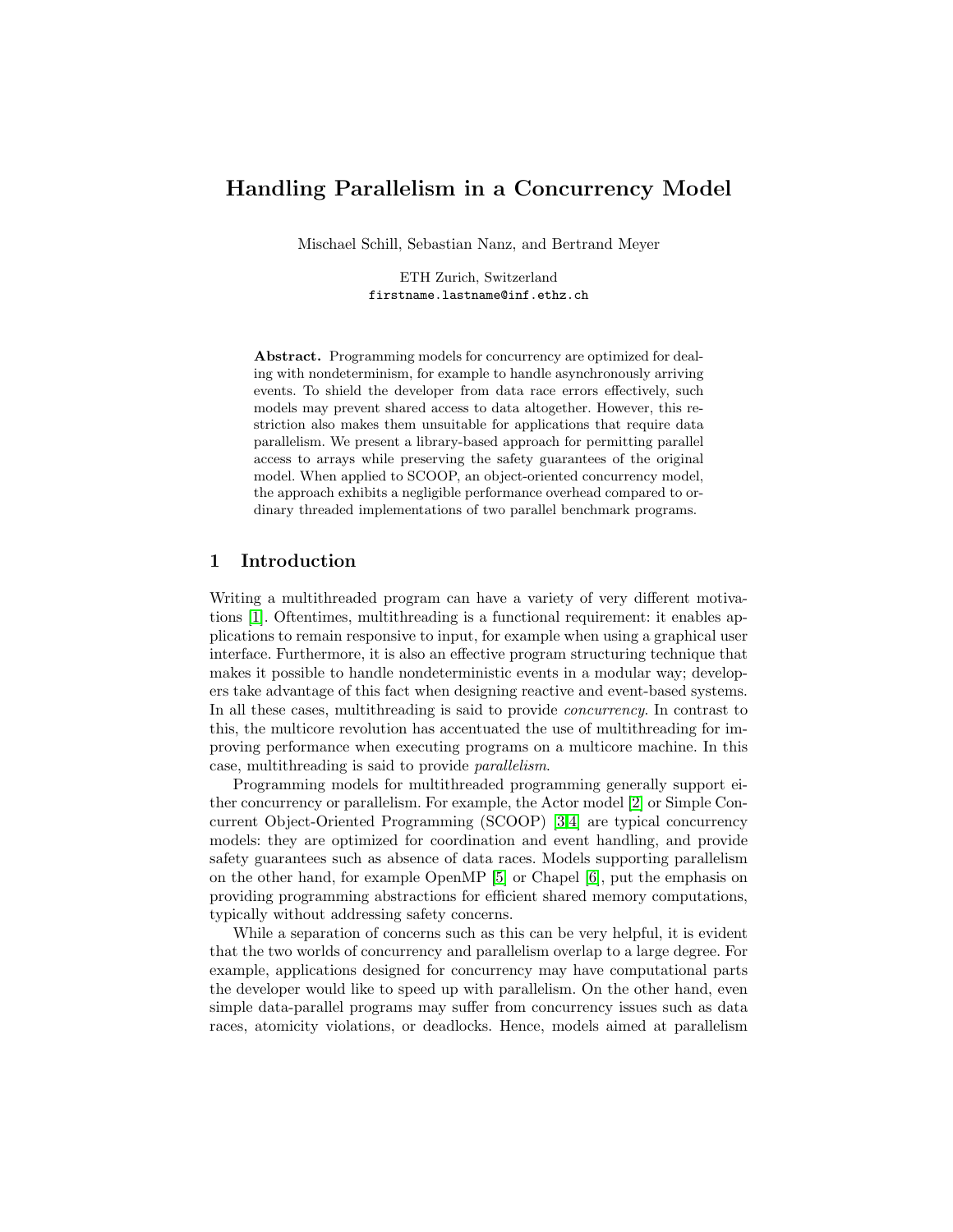could benefit from inheriting some of the safety guarantees commonly ensured by concurrency models.

This paper presents a library-based approach for parallel processing of sharedmemory arrays within the framework of a concurrency model. To achieve this, the data structure is extended with features to obtain slices, i.e. contiguous data sections of the original data structure. These data parts can be safely used by parallel threads, and the race-freedom guarantee for the original data structure can be preserved.

The approach is applied to SCOOP [\[3](#page-11-2)[,4\]](#page-11-3), a concurrency model implemented on top of the object-oriented language Eiffel [\[7\]](#page-11-6). A performance evaluation using two benchmark programs (parallel Quicksort and matrix multiplication) shows that the approach is as fast as using threads, and naturally outperforms the original no-sharing approach. While SCOOP lends itself well to our approach, the basic idea can be helpful for providing similar extensions to Actor-based models.

The remainder of the paper is structured as follows. Section [2](#page-1-0) describes the problem and the rationale of our approach. Section [3](#page-3-0) presents the slicing technique. Section [4](#page-7-0) provides the results of the performance evaluation. Section [5](#page-9-0) describes related work and Section [6](#page-10-0) concludes with thoughts on future work.

### <span id="page-1-0"></span>2 Performance issues of race-free models

To help conquer the complexity of nondeterministic multithreading, programming models for concurrency may provide safety guarantees that exclude common errors by construction. In Erlang [\[8\]](#page-11-7) for example, a language famous for implementing the Actor model [\[2\]](#page-11-1), there is no shared state among actors; hence the model is free from data races.

In a similar manner, the object-oriented concurrency model SCOOP [\[3,](#page-11-2)[4\]](#page-11-3) does not allow sharing of memory between its computational entities, called processors (an abstraction of threads, processes, physical cores etc). More specifically, every object in SCOOP belongs to exactly one processor and only this processor has access to the state of the object. A processor can however be instructed to execute a call on behalf of another processor, by adding the call to the processor's request queue. Also this regime offers protection from data races.

Unfortunately, the strict avoidance of shared memory has severe performance disadvantages when trying to parallelize various commonplace computational problems. As an example, Listing [1](#page-0-0) shows an in-place Quicksort algorithm written in SCOOP. Every time the array is split, a new worker is created to sort its part of the array. The workers s1 and s2 and the array data are denoted as separate, i.e. they reference an object that may belong to another processor. By creating a separate object, a new processor is spawned. Calls to a separate object are only valid if the processor owning the separate object is controlled by the current processor, which is guaranteed if the separate object appears in the argument list, hence the separate\_sort, get, and swap features. Each proces-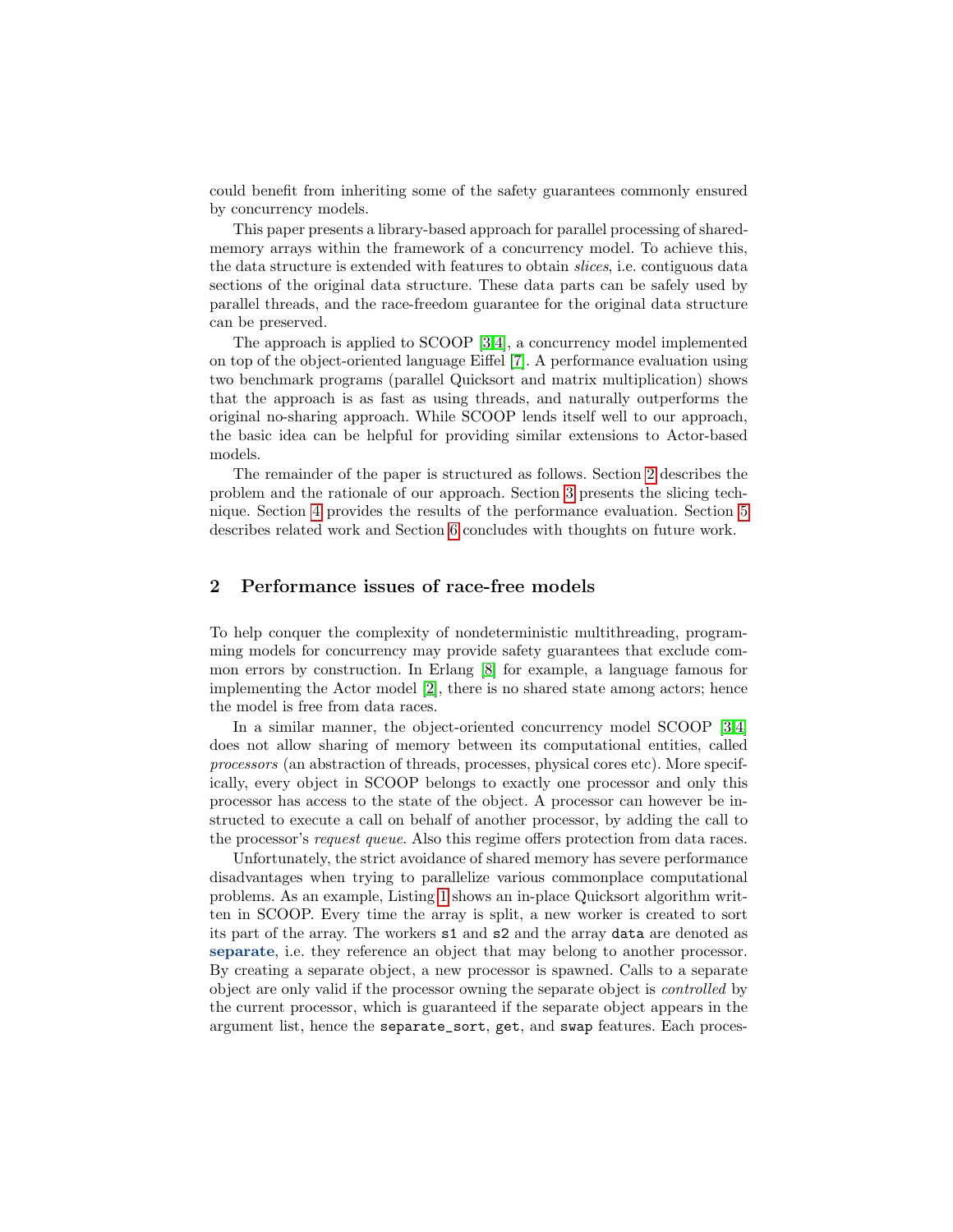```
data: separate ARRAY [T]
lower, upper: INTEGER
make (d: separate AR RAY[T]; n: INTEGR)do
     if n > 0 then
       lower := d. lowerupper := d.lower + n - 1e l s e
        upper := d. upperlower := d. upper + n + 1end
     data := dend
s o r t
  local i, j: INTEGR; s1, s2: separate SORTER[T]do
     if upper > lower then
        pivot := get (data, upper)<br>from i := lower; j := lower until i = upper loop
           if get(data, i) < pivot then<br>swap(data, i, j)
             j := j + 1end
           i := i + 1end
        swap (data, upper, j)
        create s1.make (data, j - lower)<br>create s2.make (data, j - upper)<br>separate_sort(s1, s2)
     end
  end
get (d: separate ARRAY[T]; index: INTEGR): Tdo Result := data [index] end
swap (data: separate ARRAY[T]; i, j: INTEGER)<br>local tmp: T do tmp := d[i]; d[i] := d[j]; d[j] := tmp end
separate\_sort (s1, s2: separate SORTER[T])\overline{d} s \overline{c} s \overline{c} and \overline{c} is \overline{c} and \overline{c}
```
Listing 1. SORTER: In-place Quicksort in SCOOP

sor can only be controlled by one other processor at a time, thereby ensuring freedom from data races.

The execution of this example exhibits parallel slowdown: a sequential version outperforms the algorithms for most workloads. This has two main reasons:

- 1. Every call to the data array involves adding the call to the request queue, removing the call from the request queue, and sending back the result; this creates a large communication overhead.
- 2. Only one of the workers at a time can execute the get and swap features on the array because they require control of the processor handling the array; this serialization prohibits the algorithm from scaling up.

The same issues occur in a broad range of data-parallel algorithms using arrays. Efficient implementations of such algorithms are impossible in race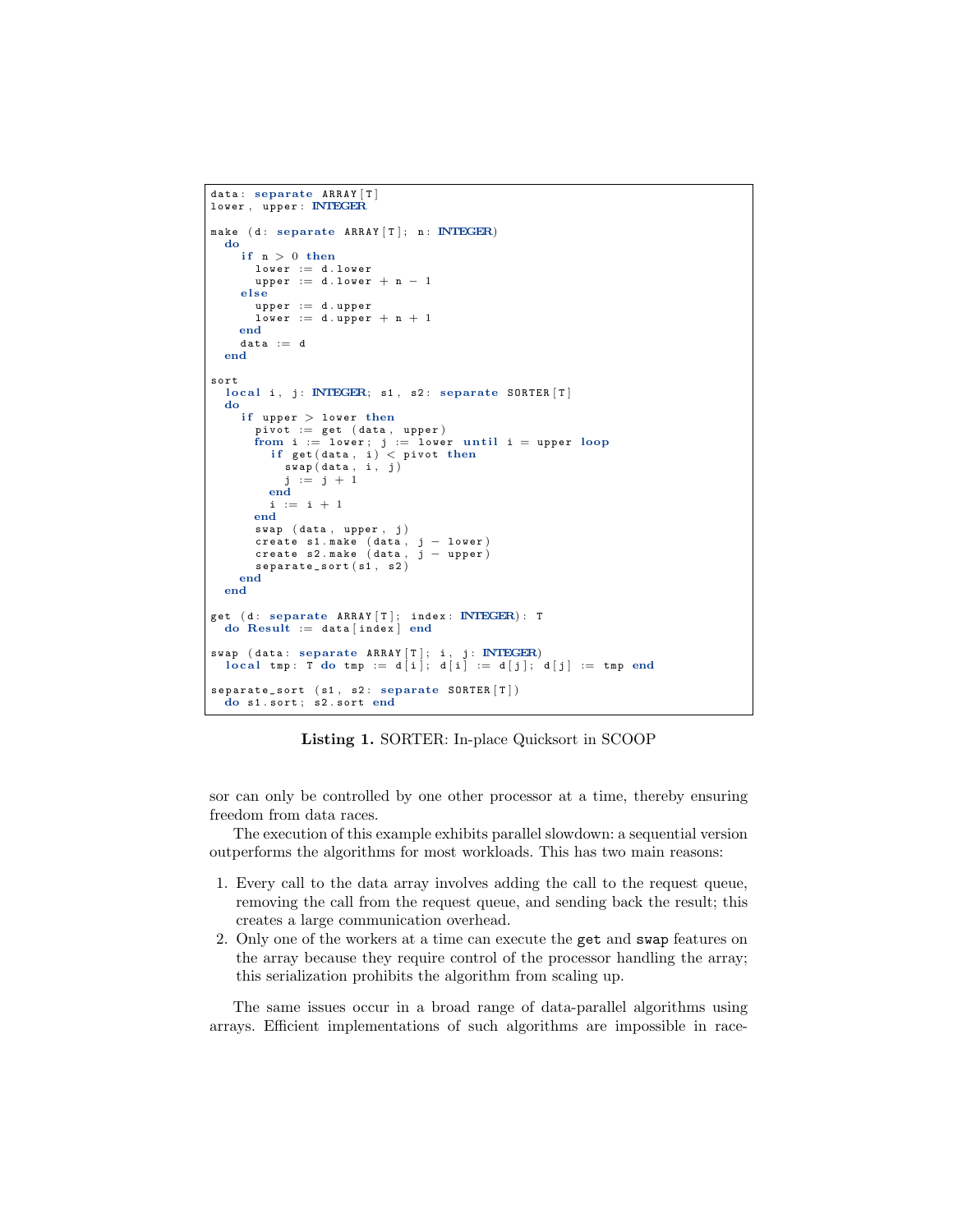protective concurrency models such as SCOOP, which is unacceptable. Any viable solution to the problem has to get rid of the communication overhead and the serialization. There are two general approaches to this problem:

- 1. Weaken the concurrency model to allow shared memory without race protection, or interface with a shared memory language. The programmers are responsible to take appropriate synchronization measures themselves.
- 2. Enable shared memory computations, but hide it in an API that preserves the race-freedom guarantees of the concurrency model.

The first approach shifts the burden to come up with solutions for parallelism to the programmer. Unfortunately, it also forfeits the purpose of race-protection mechanisms in the first place. Still, it is the most prominent approach taken. This paper presents a solution based on the second approach, in particular offering both race protection and shared memory performance.

# <span id="page-3-0"></span>3 Array slicing

To allow the implementation of efficient parallel algorithms on arrays, the following two types of array manipulation have to be supported:

- Parallel disjoint access: Each thread has read and write access to disjoint parts of an array.
- Parallel read: Multiple threads have read-only access to the same array.

The array slicing technique presented in this section enables such array manipulations by defining two data structures, slices and views, representing parts of an array that can be accessed in parallel while maintaining race-freedom guarantees.

Slice Part of an array that supports read and write access of single threads.

View Proxy that provides read-only access to a slice while preventing modifications to it.

In the following we give a specification of the operations on slices and views.

#### <span id="page-3-1"></span>3.1 Slices

Slices enable parallel usage patterns of arrays is where each thread works on a disjoint part of the array. The main operations on slices are defined as follows:

- Slicing Creating a slice of an array transfers some of the data of the array into the slice. If shared memory is used, the transfer can be done efficiently using aliasing of the memory and adjusting the bounds of the original array.
- Merging The reverse operation of slicing. Merging two slices requires them to be adjacent to form an undivided range of indexes. The content of the two adjacent slices is transferred to the new slice, using aliasing if the two are also adjacent in shared memory.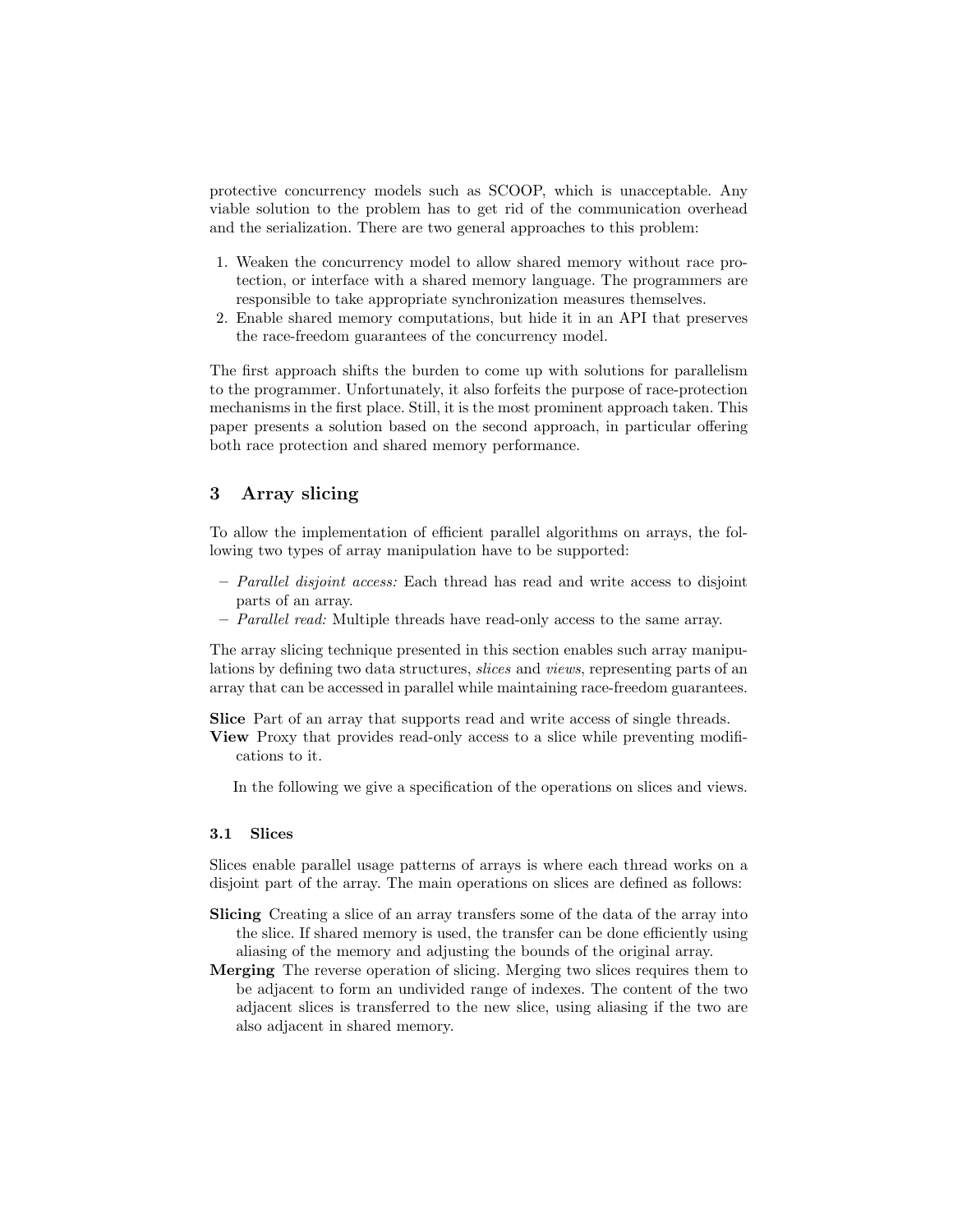```
Creation procedures (constructors)
 make(n: INTEGER) Create a new slice with a capacity of n
 slice_head(slice: SLICE; n: INTEGER) Slice off the first n entries of slice
 slice_tail(slice: SLICE; n: INTEGER) Slice off the last n entries of slice
 merge(a, b: SLICE) Create a new slice by merging a and b
Queries
 item(index: INTEGER): T Retrieve the item at index
 indexes: SET[INTEGER] Indexes of this slice
 lower: INTEGER Lowest index of the index set
 upper: INTEGER Highest index of the index set
 count: INTEGER Number of indexes: upper − lower + 1
 is_modifiable: BOOLEAN Whether the array is currently modifi-
                                 able, i.e. \texttt{readers} = 0readers: INTEGER The number of views on the slice
Commands
 put(value: T; index: INTEGER): T Store value at index
Commands only accessible to slice views
 freeze Notifies the slice that a view on it is
                                 created by incrementing readers
 melt Notifies the slice that a view on it is
                                 released by decrementing readers
Internal state
 area: POINTER Direct unprotected memory access
 base: INTEGER The offset into memory
                     Table 1. API for slices
```
Based on this central idea, an API for slices can be defined as in Table [1.](#page-4-0) Note that we use the letter T to refer to the type of the array elements. After creating a new slice using make, the slice can be used like a regular array using item and put with the indexes ranging from lower to upper, although modifying it is only allowed if is\_modifiable is true, which is exactly if readers is zero. Internally, the attribute area is a direct pointer into memory which can be accessed like a 0-based array. The base represents the base of the slice, which is usually 1 for Eiffel programs, but may differ when a merge results in a copy. The operations freeze and melt increment and decrement the readers attribute which influences is\_modifiable and are used by views (see section [3.2\)](#page-5-0).

Slicing. Like any other object, a reference to the slice can be passed to other processors. A processor having a reference to a slice can decide to create a new slice by slicing from the lower end (slice\_head) or upper end (slice\_tail). By doing this, the original slice transfers data to the new slice by altering the bounds and referencing the same memory if possible. Freedom of race conditions is ensured through the exclusive access to the disjoint parts.

Listing [2](#page-0-0) shows an implementation of the slice\_head creation procedure, taking advantage of shared memory. It copies the lower bound, the base and the memory reference of the slice a\_original. It also sets the upper bound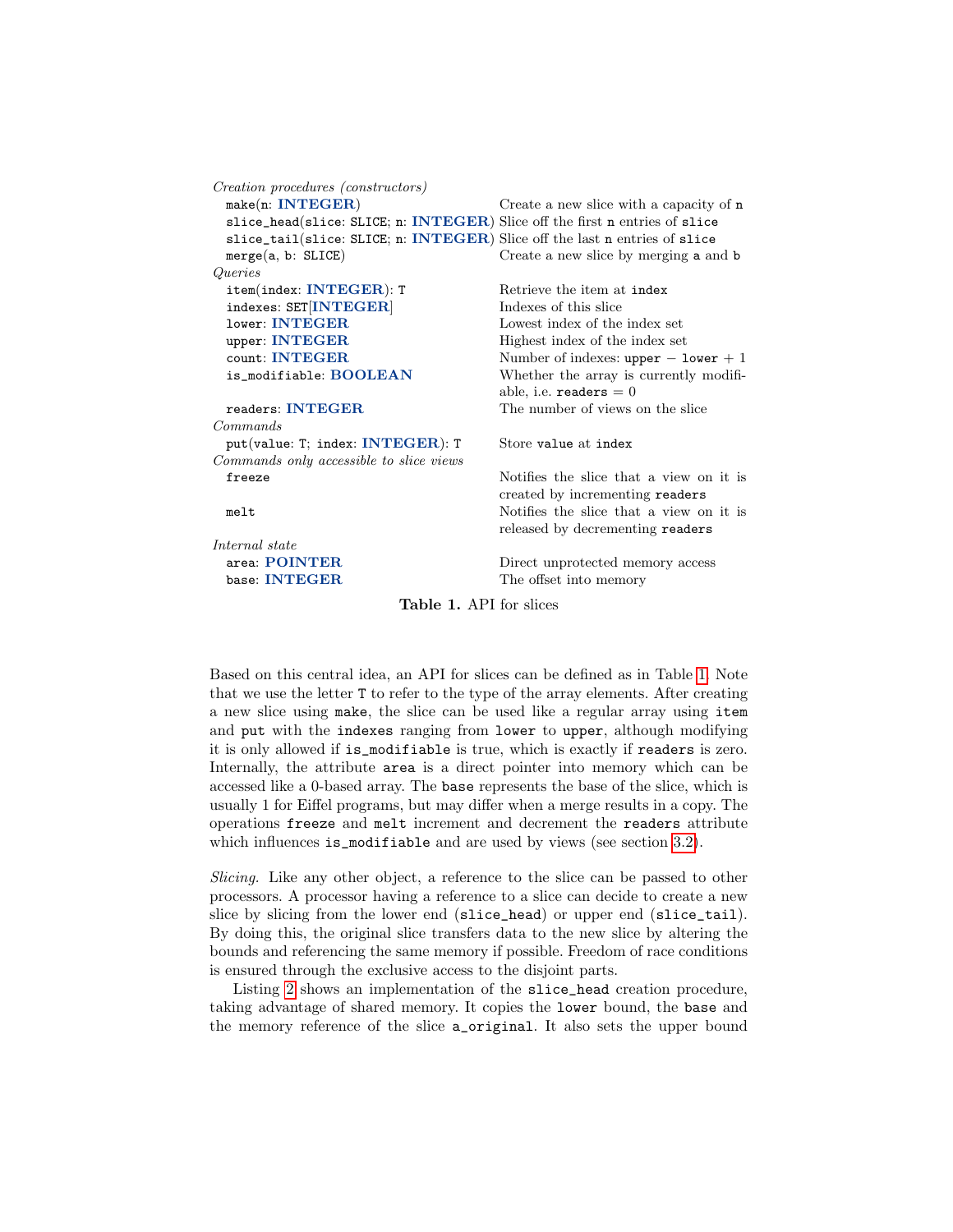```
\texttt{slice\_head} (n: INTEGER; a_original: separate SLICE [T])

    within_bounds: n > 0 and n \le a_original.count
    a_original.is_modifiable
  do
    lower := a\_original. lower
    upper := a\_original. lower + n - 1
    base := a\_original. base
    area := a_coriginal.area
    a_original.lower := a_original.lower + n
  ensure -- Postcondition
    a original . count = old a original . count - n
    a_original.lower = old a_original.lower + n
    a_original.upper = old a_original.upper
    lower = old a\_original. lower
    upper = a\_original. lower - 1
    \texttt{count} = \texttt{n}for all i in indexes : item (i) = old a_original.item (i)"
  end
```
Listing 2. Slicing

according to the size n of the new slice and increases the lower bound of the original by n.

We use Eiffel for our implementation. Eiffel provides preconditions and postconditions, which we use to make sure only modifiable arrays are altered.

Merging. If a processor has two adjacent slices (the lower index of the one equals the upper index of the other plus one), calling merge creates a new combined slice. This transfers all the data from the old slices to the new one, making the old ones empty. If the two slices are located next to each other in memory, the transfer simply adjusts the bounds; otherwise, it copies the data into a new slice.

The implementation of merging (see Listing [3\)](#page-0-0) sets the bounds according to the arguments. It then checks whether the two parts are actually next to each other in memory by checking whether the area and the base are the same. In this case, it copies the base and the memory reference. Otherwise, it allocates new memory and copies all the data of the two arguments. In the end, it empties the two arguments, setting their count to 0 by making  $lower = 1$  and upper = 0.

Strategies for slicing. The most common choice for disjoint index subsets are sets with contiguous indexes. Those subsets can be identified by their lower and upper index and resemble a normal array. A rarer case is to create the disjoint subsets according to another principle. This warrants a different implementation, which is possible by using inheritance. However, current cache architectures limit the usefulness of slices with a size smaller than a cache line.

### <span id="page-5-0"></span>3.2 Views

Views enable read-only access on arrays. The main operations on views are defined as follows: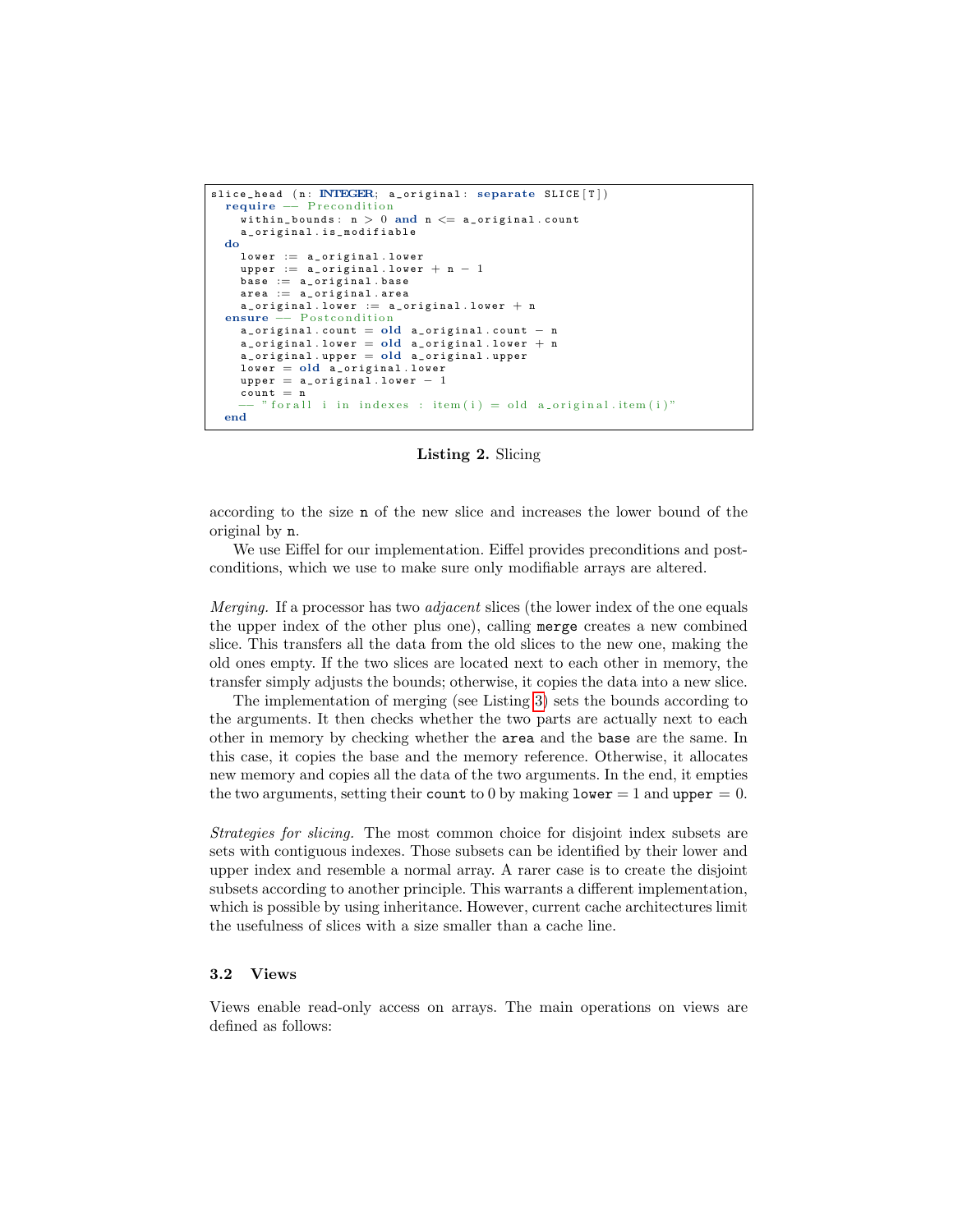```
merge (a_one, a_another: separate SLICE[T])require
    a_one.is_modifiable
    a_another.is_modifiable
    one . is adiacent (a another)
  do
    lower := a_{\text{one}}.lower.min(a_{\text{another}}.lower)upper := a\_another.\nupper.max(a\_one.\nupper)if a one . area = a another . area and a one . base = a another . base then
      area := a\_one . areabase := a\_one \cdot baseelse
      base := lower"Copy data from the a_one and a_another to area"
    end
    a_another.empty; a_one.empty
  ensure
    lower = old a_one.lower.min(a_another.lower)upper = old a_one.upper.max(a_another.upper)a one . count = 0 and a another . count = 0
        {\text{``for all i in old a-one.index : item(i) = old a-one.time(i)}" for all i in old a another . indexes : item (i) = old a another . item
        (i)end
```
Listing 3. Merging

```
Creation procedures (constructors)
 make(slice: SLICE) Create a new view on slice
Queries
 original: SLICE[T] Slice this view references
 indexes: SET[INTEGER] Indexes of this view
 item(index: INTEGER): T<br>
1991 100 Retrieve the item at index<br>
Lowest index of the index
                                 Lowest index of the index set
 upper: INTEGER Highest index of the index set
Commands
 free Disconnects the view from the slice
Internal state
 area: POINTER Direct unprotected memory access
 base: INTEGER Offset into memory
```
Table 2. API for slice views

- Viewing Creating a view from a slice copies the bounds and the memory reference into the view. The original slice is no longer modifiable.
- Releasing The reverse operation of viewing. If no other views on the same slice exist, it is modifiable again. Also, the view is no longer usable.

The API for views is shown in Table [2.](#page-6-0) A processor is able to read the slice in parallel by creating a view using the make creation procedure. The original slice is then available as the original query. This also prevents all further modifications of the array unless the view is released with the free procedure. All the other features of views behave exactly like their counterparts in the slices.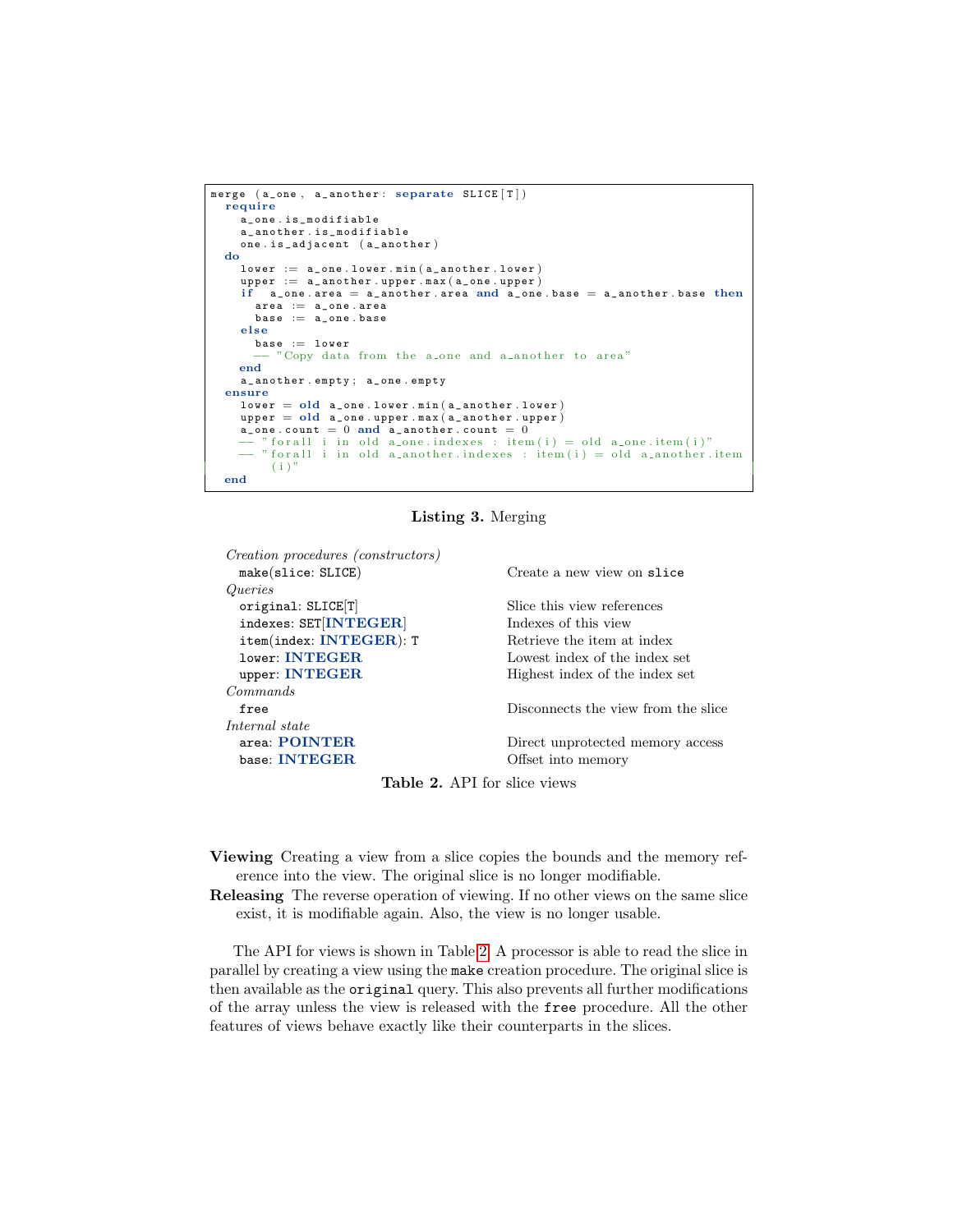```
\begin{minipage}{.4\linewidth} \texttt{make} & \texttt{(\texttt{a\_original}:} \texttt{separate} & \texttt{SLICE}\texttt{[T]}) \end{minipage}do
     a original.freeze
     original := a original
     lower := a\_original. lower
     upper := a\_original. upper
     base := a_c or iginal . base
     area := a\_original . areaensure
     lower = a\_original. lower
     upper = a\_original. upper
     not a\_original.is\_modifiedfor all i in indexes : item (i) = a_original.item (i)"
  end
```
Listing 4. Viewing

Viewing. Creating a view basically copies the bounds and the memory reference into the view. By increasing the view counter (readers) using the freeze operation of the slice a\_original, the original slice is no longer modifiable (see Listing [4\)](#page-0-0). By calling free on a view, the view loses its reference to the memory of the slice and the original slice is notified through melt that there is one less reader.

Releasing. The free procedure redirects the area to 0 and sets lower to 1 and upper to 0. Therefore no access is possible at any index. In addition, the number of readers of the original decremented by a call to melt. This causes the original to be modifiable again if the number of readers falls to zero. Because of its simplicity, the code is omitted.

# <span id="page-7-0"></span>4 Performance evaluation

To assess the performance of our approach, we apply it to two benchmark problems: to determine how well our approach works in a divide-and-conquer scenario, we choose a parallel in-place Quicksort algorithm; to determine the raw performance, we use parallel matrix multiplication. In both cases, the extension of SCOOP with the slicing technique is compared with implementations in Eiffel using only threads and without synchronization except a join at the end.

For the performance tests we use a server with four 8-core Intel Xeon E7-4830 processors and 256 GB of RAM. We ran every program 20 times and report the mean value of the running times in Table [3.](#page-8-0) The source code of the benchmarks is available online<sup>[1](#page-7-1)</sup> as well as the support for slicing in  $SCOOP<sup>2</sup>$  $SCOOP<sup>2</sup>$  $SCOOP<sup>2</sup>$ . In the following we discuss both benchmarks and their results in detail.

<span id="page-7-1"></span><sup>1</sup> <https://bitbucket.org/mischaelschill/array-benchmarks>

<span id="page-7-2"></span> $^{\rm 2}$  <https://bitbucket.org/mischaelschill/scoop-library>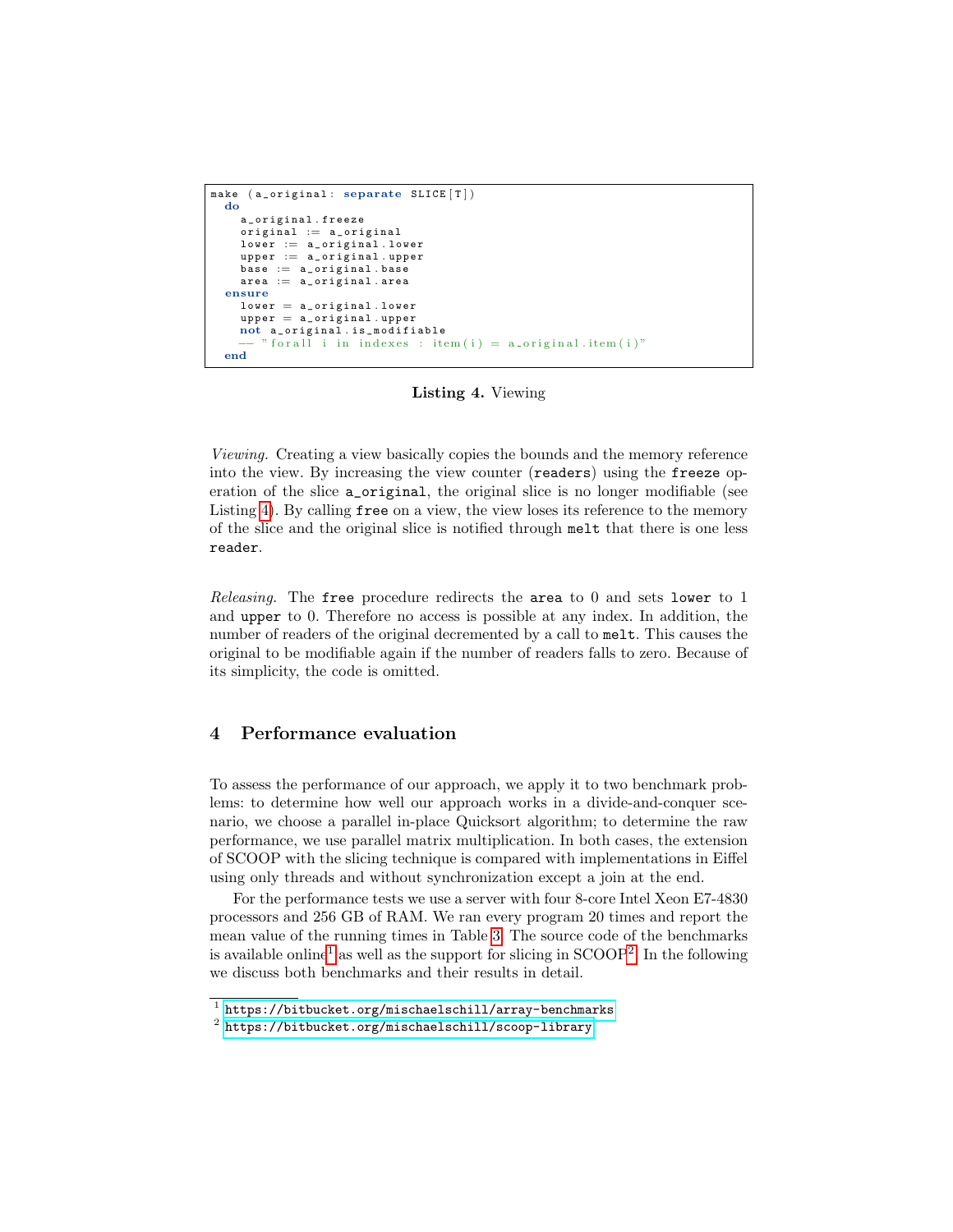<span id="page-8-0"></span>

|                       |                                           | Number of cores |  |  |             |  |  |
|-----------------------|-------------------------------------------|-----------------|--|--|-------------|--|--|
|                       |                                           |                 |  |  | 2 4 8 16 32 |  |  |
| Quicksort             | Slicing   157.4 147.1 81.9 66.4 59.9 59.2 |                 |  |  |             |  |  |
|                       | Threads 158.6 145.1 82.8 68.0 61.5 59.8   |                 |  |  |             |  |  |
| Matrix multiplication | Slicing   184.8 95.0 51.2 24.0 14.1 7.3   |                 |  |  |             |  |  |
|                       | Threads 178.0 91.7 46.6 23.6 12.6 7.3     |                 |  |  |             |  |  |

Table 3. Mean running times (in seconds)

#### 4.1 Quicksort

Listing [5](#page-0-0) shows the constructor of the Quicksort example implemented using slices instead of regular arrays (compare Section [2\)](#page-1-0). The main difference is the usage of slice\_head and slice\_tail instead of storing the bounds in variables. The implementation of sort can stay the same, although there is no need for storing the bounds and extra features for swapping and retrieving since data is no longer separate.

```
data: SLICE [T]make (a_data: SLICE[T]; n: INTEGR)do
    if n > 0 thencreate data.slice_head (a_data, n)
    else
      create data.slice\_tail (a_data, -n)end
  end
```
Listing 5. Quicksort algorithm using slices

For the performance measurement, the Quicksort benchmark sorts an array of size  $10^8$ , which is first filled using a random number generator with a fixed seed. The benchmarked code is similar to listing [5,](#page-0-0) but also adds a limit on the number of processors used. As evident from Figure [1,](#page-9-1) the performance characteristics of the slicing technique and threading is almost identical.

#### 4.2 Matrix multiplication

Listing [6](#page-0-0) shows a class facilitating parallel multiplication of matrices, using a two dimensional version of slices and views (SLICE2 and SLICE\_VIEW2, implemented in a very similar fashion to the one-dimensional version discussed in Section [3.1\)](#page-3-1). The worker is created using make which slices off the first n rows into product. The multiply command actually fills the slice with the result of the multiplication of the left and right matrices. Afterwards, the views are decoupled using free. Dividing the work between multiple workers and merging the result is left to the client of the worker.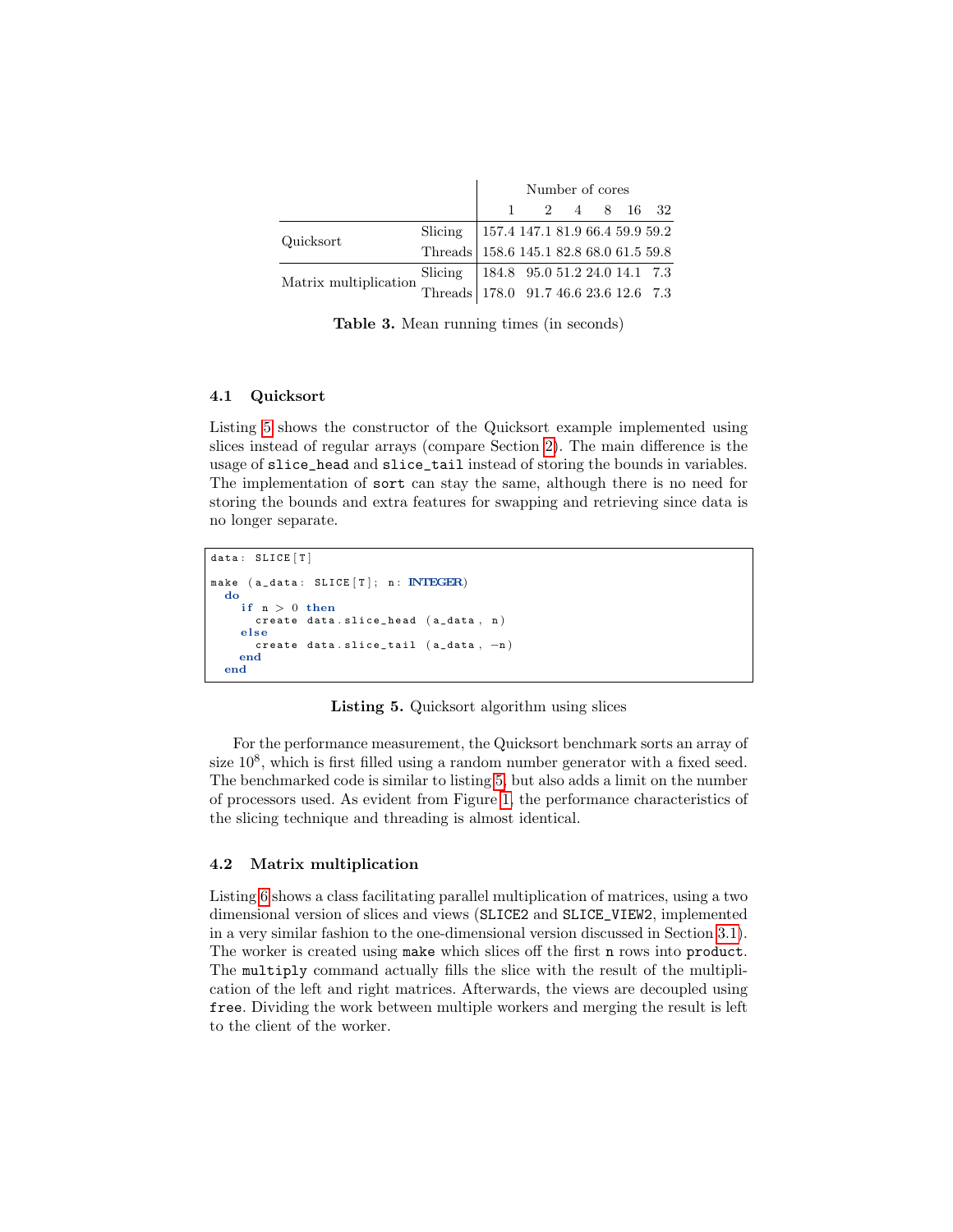<span id="page-9-1"></span>

```
left, right: SLICE_VIEW2 [T]
prodact : SLICE2[T]make (1, r, p: separate SLICE2[T]; n: INTEGR)do
     \mathtt{create} left.make(1); create right.make(r)create product.slice_top (n, p)end
multiply<br>local k,
             i, j : INTEGRdo
     from i := product.first_row until i > product.last_row loop
        from j := product.first_column until j > product.last_column loop<br>from k := left.first_column until k > left.last_column loop
             \texttt{product}[i, j] := \texttt{product}[i, j] + \texttt{left}[i, k] * \texttt{right}[k, j]<br>k := k + 1end
        j := j + 1<br>end
       i := i + 1end
     left.free; right.free
  end
```
Listing 6. Matrix multiplication worker using slices and views

For the performance measurement, the matrix multiplication test multiplies a 2000 to 800 matrix with an 800 to 2000 matrix. Figure [2](#page-10-1) shows again similar performance characteristics between slicing and threads.

### <span id="page-9-0"></span>5 Related work

We are not aware of any programming model supporting slicing while avoiding race conditions. However, similar means to create an alias to a subset of an array's content are common in most programming languages or their standard library. For example, the standard library of Eiffel as provided by Eiffel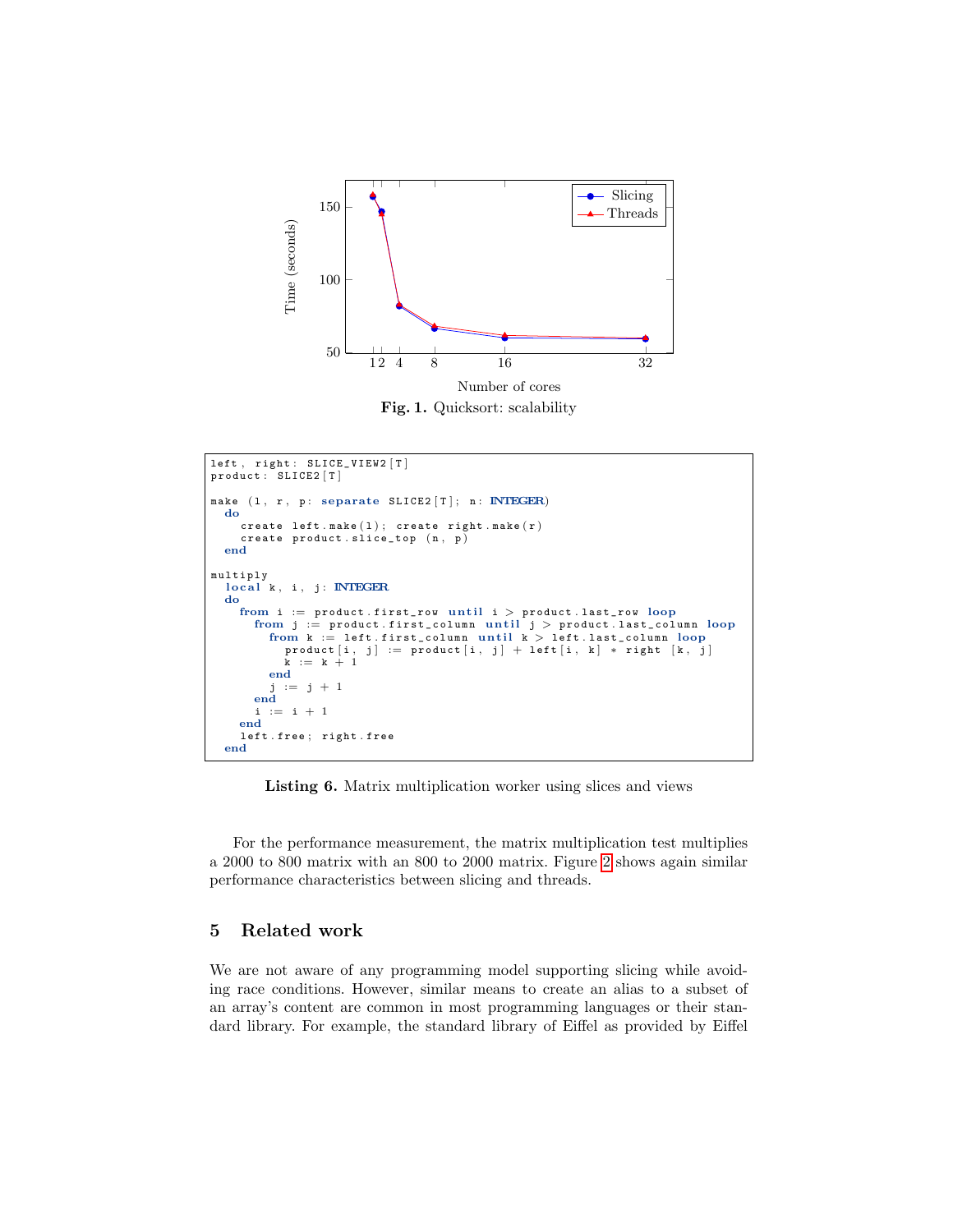<span id="page-10-1"></span>

Fig. 2. Matrix multiplication: scalability

Software [\[7\]](#page-11-6) can create subarrays. Perl [\[9\]](#page-11-8) has language integrated support for slicing arrays. Slices and slicing are a central feature of the Go programming language [\[10\]](#page-11-9). However, these slicing solutions were not created with the intention of guaranteeing safe access: the portion of memory aliased by the new array/slice remains accessible through the original array, which can lead to race conditions if two threads access them at the same time.

Enabling many processors to access different parts of a single array is a cornerstone of data parallel programming models. OpenMP [\[5\]](#page-11-4) is the de-facto standard for shared-memory multiprocessing. Its API offers various data parallel directives for handling the access to arrays, e.g. in conjunction with parallel-for loops. Threading Building Blocks [\[11\]](#page-11-10) is a C++ library which offers a wide variety of algorithmic skeletons for parallel programming patterns with array manipulations. Chapel [\[6\]](#page-11-5) is a parallel programming language for high-performance computation offering concise abstractions for parallel programming patterns. Data Parallel Haskell [\[12\]](#page-11-11) implements the model of nested data parallelism (inspired by NESL [\[13\]](#page-11-12)), extending parallel access also to user-defined data structures. In difference to our work, these approaches focus on efficient computation but not on safety guarantees for concurrent access, which is our starting point.

The concept of views is an application of readers-writers locks first introduced by Courtois, Heymans and Parnas [\[14\]](#page-11-13), tailored to the concept of slices.

### <span id="page-10-0"></span>6 Conclusion

While programming models for concurrency and parallelism have different goals, they can benefit from each other: concurrency models provide safety mechanisms that can be advantageous for parallelism as well; parallelism models provide performance optimizations that can also be profitable in concurrent programming. In this paper, we have taken a step in this direction by extending a concurrency model, SCOOP, with a technique for efficient parallel access of arrays, without compromising the original data-race freedom guarantees of the model. An im